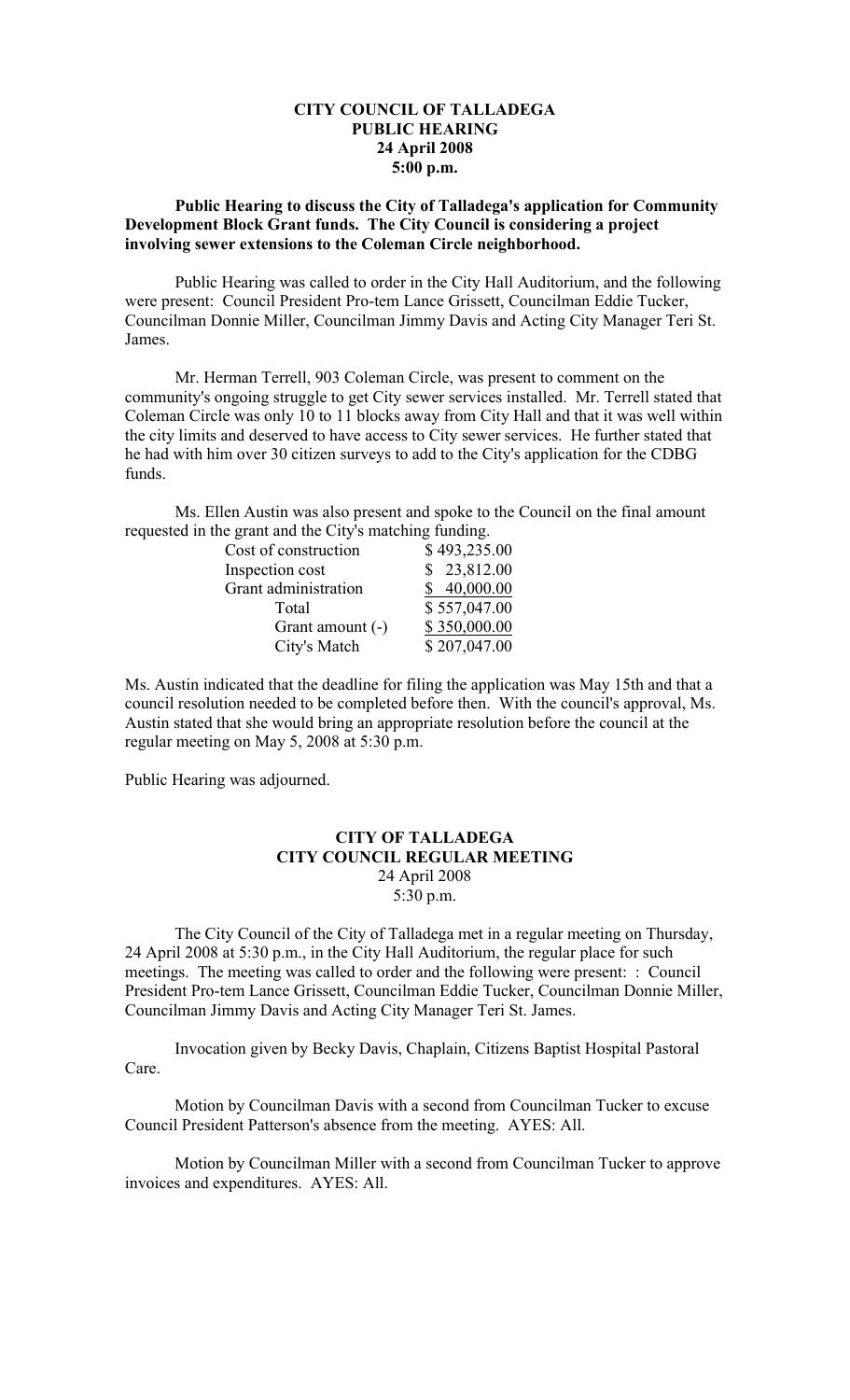## **SUMMARY OF INVOICES & EXPENDITURES**

| <b>Transfer of Funds</b>                        | 253,993.00 |
|-------------------------------------------------|------------|
| <b>Payroll Deductions, Benefits &amp; Taxes</b> | 189,912.26 |
| <b>City Council</b>                             | 4,342.28   |
| <b>Finance Department</b>                       | 53.46      |
| <b>City Clerk's Office</b>                      | 981.02     |
| <b>Police Department</b>                        | 33,175.03  |
| <b>Animal Control</b>                           | 2,059.71   |
| <b>Municipal Court Office</b>                   | 5,788.48   |
| <b>Fire Department</b>                          | 14,452.61  |
| <b>Public Works Department</b>                  | 23,459.10  |
| <b>Community Appearance Department</b>          | 11,095.90  |
| <b>Parks &amp; Recreation Department</b>        | 35,494.80  |
| <b>City Building Expenditures</b>               | 2,277.79   |
| <b>Non-Departmental Expenditures</b>            | 115,744.37 |
| <b>Debt Service</b>                             | 1,246.56   |
| <b>CDBG Fund</b>                                | 3,993.00   |
| <b>Total Invoices &amp; Expenditures</b>        | 698,069.37 |

Motion by Councilman Davis with a second by Councilman Miller to approve the minutes of April 7 and 16, 2008. AYES: All.

#### **Resolution #1652 rescinds Resolution #1650 for a contract/agreement and replaces it with a general obligation warrant of \$94,209.00 with RBC Centura (formerly First American Bank) for the purchase of three (3) backhoes**

## **Resolution # 1653 rescinds Resolution #1651 for a contract/agreement and replaces it with a general obligation warrant of \$105,748.45 with First National Bank of Talladega for the purchase of five (5) vehicles for the Police Department.**

Motion by Councilman Davis with a second by Councilman Miller to adopt Resolutions 1652 and 1653. AYES: All.

Councilman Tucker stated that he felt leasing vehicles would be more cost effective and requested that in the future a lease program be considered for the acquiring of new police cars.

Motion by Councilman Miller with a second by Councilman Davis to approve invoices and expenditures for the Water Department. AYES: Councilman Davis, Councilman Grissett, and Councilman Miller. NAY: Councilman Tucker.

#### **Expenditures for April 4-30, 2008 \$ 254,156.38**

Council President Pro-tem Grissett asked Mr. Terry Hanner of the Water Department to comment on the lifting of the Water Restrictions. Mr. Hanner started by thanking of the citizens for their efforts during the Water Restrictions and to stress that water conservation was still needed. The rainfall for last year was 30" below normal and so far this calendar year it was 4" below normal and the area was listed on the National Weather maps as an "extreme drought" area. The lifting of the overall Water Restrictions and the restrictions that still apply for water conservation were printed in the newspaper (Daily Home). Councilman Davis requested that the information also be placed in the water bills. Cathy Fuller indicated that it could not be printed directly on the bill, but would be included as an insert. Acting City Manager St. James also indicated that the restrictions would be posted on the City's website. Councilman Tucker asked if converting water resources to surface water were being investigated. Terry Hanner stated that such long term solutions are being researched.